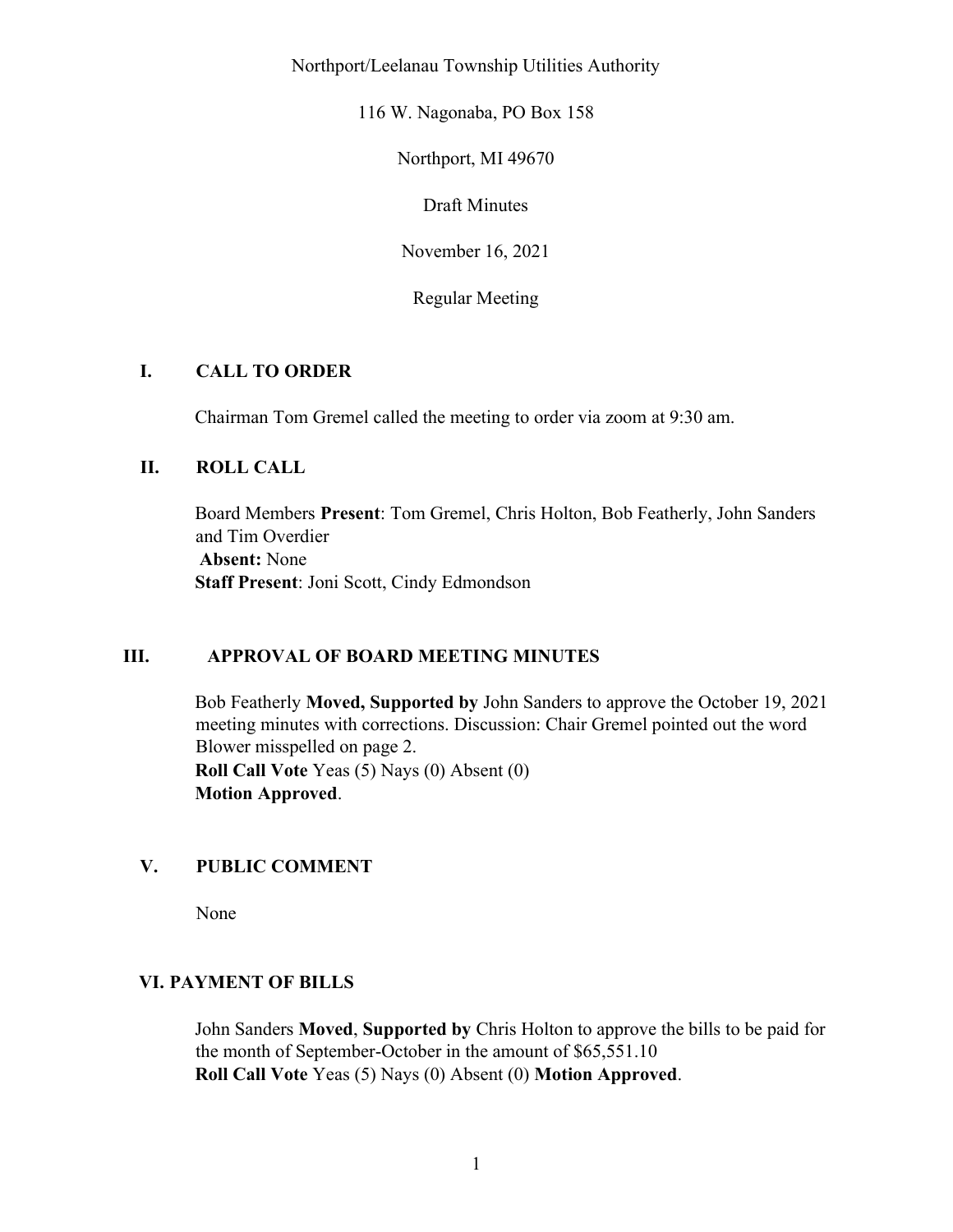# VII. STAFF REPORTS

#### A. Treasurer/Clerk and Liaison Report

Clerk Scott reported sewer connection payments on two properties in the Township, 13821 Northport Point Rd, and 12483 Woolsey Lake Rd.

The Board had a lengthy discussion about the connection on Northport Point Rd. Clerk Scott explained that the parcel located at 13821 Northport Point Rd was the last parcel in the Sewer Assessment District (SAD) and didn't have a lateral. Superintendent Chris Holton estimated the cost to extend the main 150' to the property at \$20,000. The Board felt that this expense should be incurred on the Township, since they received the original \$10,100 assessment. The NLTUA collects fees to operate and maintain the system at this time.

Clerk Scott also noted that the Village had only received their debt retirement review back in 2019.

Clerk Scott also reviewed the draft budget worksheet and capital projects with the board. Scott is recommending a \$5-\$7 a quarter increase to help cover the expenses outlined in the reports. The Board plans to review and discuss the budget worksheet and fee increases at their next regular meeting in December.

Liaison:

Community Liaison Edmondson reported that she finished the  $3<sup>rd</sup>$  quarter receipting collection.

#### B. Superintendent Report:

Superintendent Chris Holton reported that the flushing of the pressurized system had been completed. Holton also reviewed the Flees Rd sewer main extension project with the Board, explaining the need to have Eric Sequin from Prien and Newhoff complete drawings and determine if the main would be pressurized or gravity.

#### C. Treatment Plant Operator Report:

Treatment Plant Operator Mark Huggard submitted a report for the month of October.

Treatment Plant Operator Andrew Waldron reported that monitoring well #13 had been repaired. Waldron also explained that the recycle pump #2 was installed but that it would need its seals repaired. Waldron will gather an estimate on the costs to repair the seals.